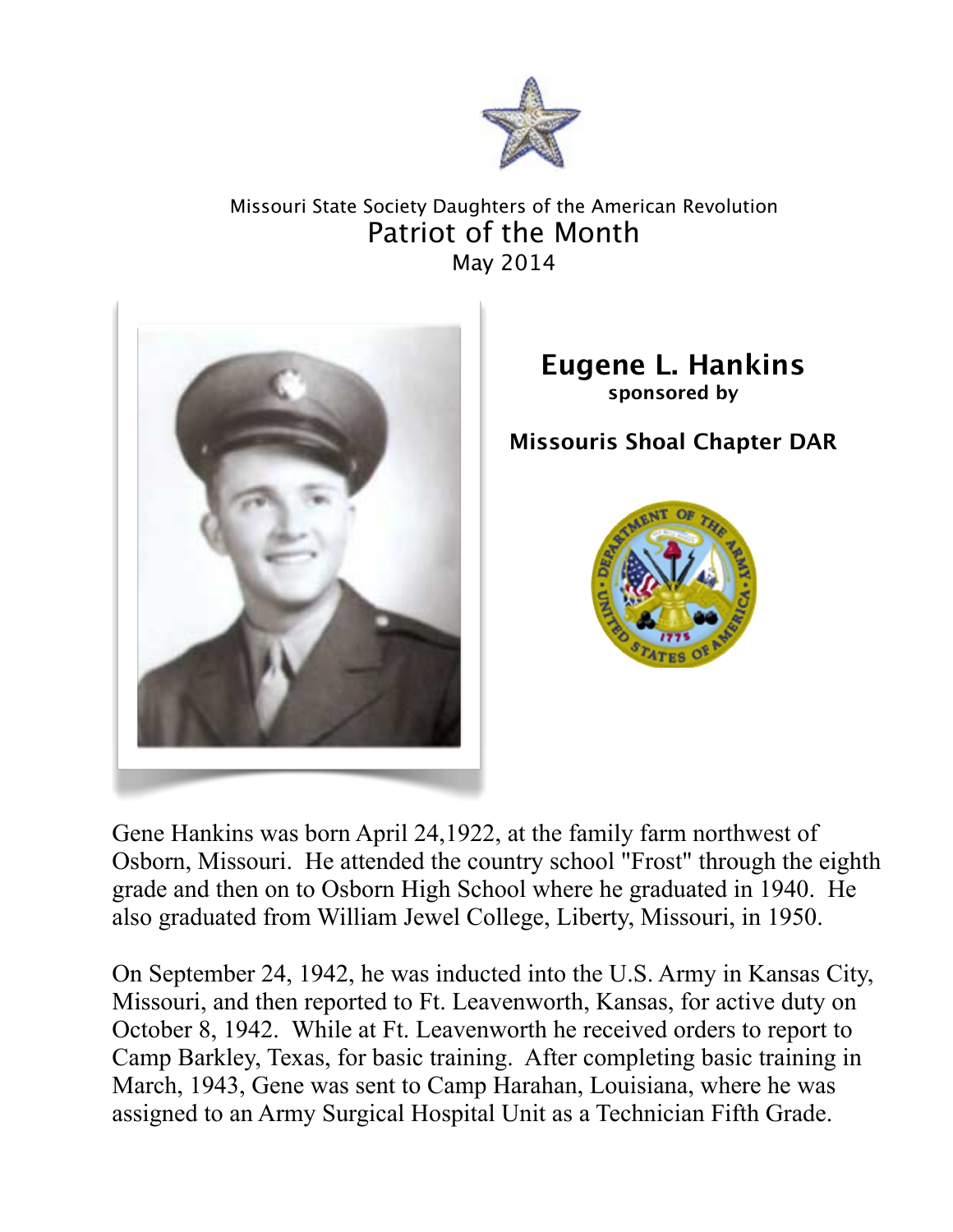On April 28, 1943, he departed to Camp Shanks, New York, where he boarded a ship along with a 102 convoy for overseas duty. The trip to North Africa required fourteen days due to the presence of German U-Boats in the Atlantic. It became necessary to alter their course frequently to avoid being the target of the torpedoes launched by the German subs.

Gene arrived in Algeria, North Africa, on May 11, 1943, where he and his comrades spent their first month on foreign soil sleeping on the ground in pup tents waiting the arrival of the equipment and supplies necessary to set up and operate their hospital. His Unit then traveled across North Africa to Tunisia to set up a field hospital in sixteen "ward tents" to handle 500 patients of the Sicilian Campaign. His unit consisted of 30 doctors, 50 nurses, 2 Chaplains, 3 Red Cross Workers, 150 Enlisted men, Medical Technicians, Motor Pool, cooks, Post Office, carpenters, plumbers and Security workers. His job was Postal Clerk for his unit. While here they were privileged to be entertained by Bob Hope, Jerry Colona, and Frances Langford using a flatbed truck for their stage.

In April 1944, he departed North Africa for Italy. His Unit's first hospital in Italy was set up near Naples. They operated at this location near Naples for about five months before moving on Northward thru Italy. His final location in Italy was near the town of Livorno, where they were surrounded by a barbed wire enclosure since they had some wounded German POW's as patients. There were also some Italian POW's that were assigned duties to help at the hospital.

When the good news that the war had ended in the European Theater the joy and excitement of going home soon was short-lived. We were told that medical units were needed in the Pacific Theater, and Gene's unit was selected for duty there. Preparing for this new assignment required closing down their operation and acquiring new recruits to replace some of the older doctors and personnel who were not going with his Unit to the Pacific.

On August 13, 1945, Gene and his unit boarded ship and set sail for where they were told would be a 45 day trip to "somewhere in the South Pacific." After about five days at sea they received word that Japan had surrendered and their ship immediately changed course and set sail toward the good, old